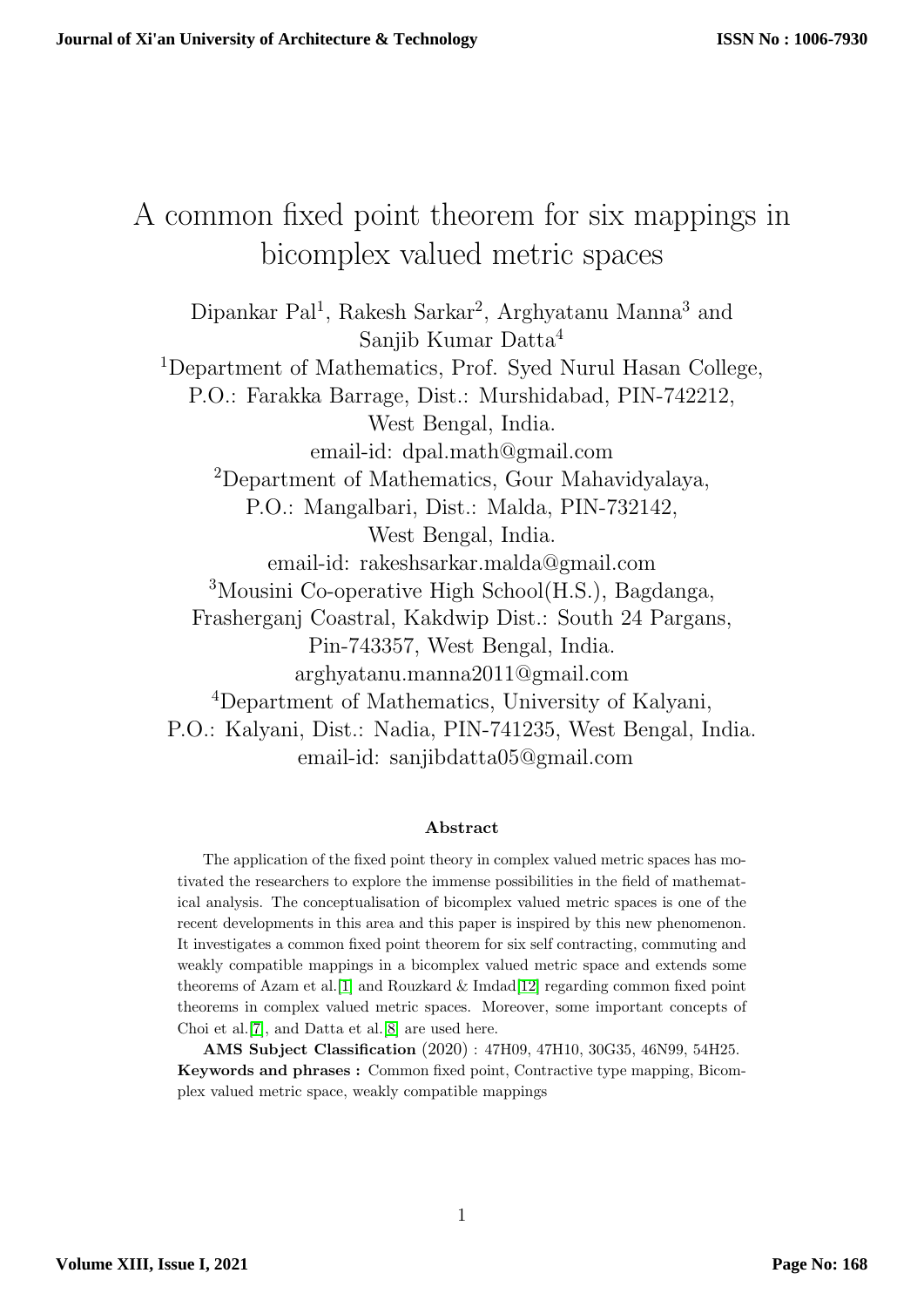### 1 Introduction.

Segre [\[13\]](#page-8-3) conceptualized commutative generalization of complex numbers as bicomplex numbers, tricomplex numbers, etc. as elements of an infinite set of algebras. Unfortunately this pioneering work failed to earn the attention of the mathematicians for almost a century. However, recently a renewed interest in this subject contributes a lot in the different fields of mathematical sciences and other branches of science and technology  $\{cf.[6], [10] \& [11] \}.$  $\{cf.[6], [10] \& [11] \}.$  $\{cf.[6], [10] \& [11] \}.$  $\{cf.[6], [10] \& [11] \}.$  $\{cf.[6], [10] \& [11] \}.$  $\{cf.[6], [10] \& [11] \}.$  $\{cf.[6], [10] \& [11] \}.$ 

The Banach contraction principle  $\{cf. [3]\}$  $\{cf. [3]\}$  $\{cf. [3]\}$  is a very popular and effective tool to solve the existence problems in many branches of mathematical analysis and it is an active area of research since 1922. The famous Banach theorem  $\{cf. [3]\}$  $\{cf. [3]\}$  $\{cf. [3]\}$ states that "Let  $(X, d)$  be a metric space and T be a mapping of X into itself satisfying  $d(Tx, Ty) \leq kd(x, y), \forall x, y \in X$ , where k is a constant in  $(0, 1)$ . Then T has a unique fixed point  $x^* \in X$ ". In this connection one can see the attempts in  ${cf.}[2],[4],[5],[8].$  ${cf.}[2],[4],[5],[8].$  ${cf.}[2],[4],[5],[8].$  ${cf.}[2],[4],[5],[8].$  ${cf.}[2],[4],[5],[8].$  ${cf.}[2],[4],[5],[8].$  ${cf.}[2],[4],[5],[8].$  ${cf.}[2],[4],[5],[8].$  ${cf.}[2],[4],[5],[8].$ 

In recent times, Choi et al.<sup>[\[7\]](#page-8-1)</sup>, define the bicomplex valued metric space and prove some common fixed point theorems in connection with two weakly compatible mappings in bicomplex valued metric spaces.

## 2 Definitions and Notations.

In this section we state some relevant definitions.

#### 2.1 Bicomplex number.

Segre [\[13\]](#page-8-3) defined the bicomplex number as  $\xi = a_1 + a_2 i_1 + a_3 i_2 + a_4 i_1 i_2 = z_1 + i_2 z_2$ , where  $a_1, a_2, a_3, a_4 \in \mathbb{C}_0$  (the set of reals) and  $z_1 = a_1 + a_2i_1, z_2 = a_3 + a_4i_1 \in \mathbb{C}_1$  (the set of complex numbers), the independent units  $i_1, i_2$  are such that  $i_1^2 = i_2^2 = -1$  &  $i_1i_2 = i_2i_1.$ 

We denote the set of bicomplex numbers as  $\mathbb{C}_2$ .

#### 2.2 Norm of a bicomplex number.

The norm  $\|\cdot\|$  of  $\mathbb{C}_2$  is a positive real valued function and  $\|\cdot\| : \mathbb{C}_2 \to \mathbb{C}_0^+$  for any  $\xi \in \mathbb{C}_2$  is defined by

$$
\|\xi\| = \|z_1 + i_2 z_2\| = \left\{|z_1|^2 + |z_2|^2\right\}^{\frac{1}{2}} = \left(a_1^2 + a_2^2 + a_3^2 + a_4^2\right)^{\frac{1}{2}}.
$$

#### 2.3 Partial order relation.

The partial order relation  $\precsim_{i_2}$  on  $\mathbb{C}_2$  defined as:

For any  $\xi = z_1 + i_2 z_2, \eta = w_1 + i_2 w_2 \in \mathbb{C}_2$ ,  $\xi \precsim_{i_2} \eta$  if and only if  $z_1 \precsim w_1$  and  $z_2 \precsim w_2$ , i.e.,  $\xi \precsim_{i_2} \eta$  if one of the following conditions is satisfied:

(i)  $z_1 = w_1, z_2 = w_2, (ii) z_1 \prec w_1, z_2 = w_2, (iii) z_1 = w_1, z_2 \prec w_2$  and  $(iv)$   $z_1 \prec w_1, z_2 \prec w_2.$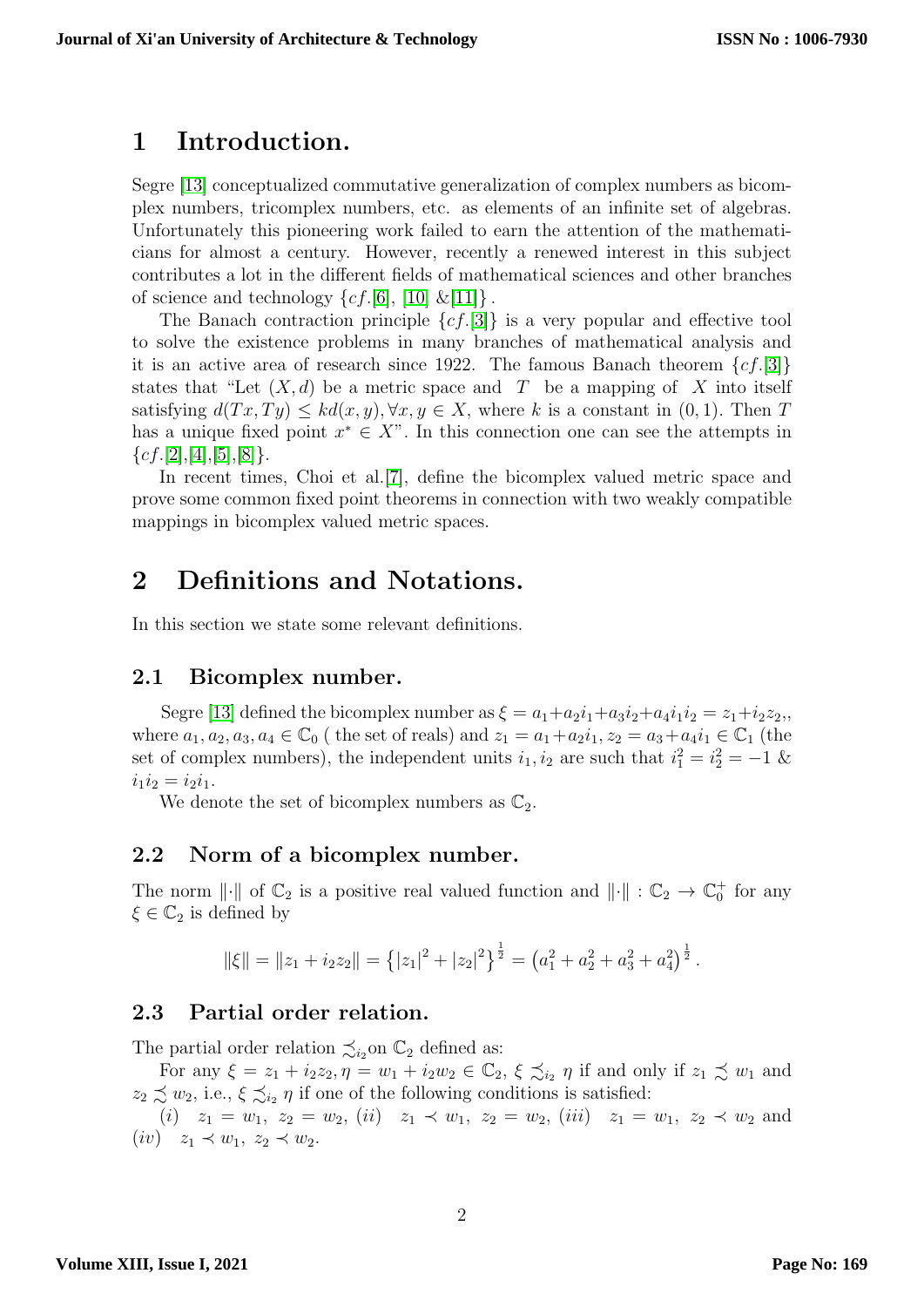In particular we can write  $\xi \precsim_{i_2} \eta$  if  $\xi \precsim_{i_2} \eta$  and  $\xi \neq \eta$  i.e. one of  $(ii)$ ,  $(iii)$  and (*iv*) is satisfied and we will write  $\xi \prec_{i_2} \eta$  if only (*iv*) is satisfied.

For any two bicomplex numbers  $\xi, \eta \in \mathbb{C}_2$  we can verify the following:

For any two bicomplex numbers  $\xi, \eta \in \mathbb{C}_2$  we can verity the following:<br>  $(i)$   $\|\xi\eta\| \leq \sqrt{2}$   $\|\xi\|$   $\|\eta\|$  and the equality holds only when at least one of  $\xi$  and  $\eta$  is degenerated, (ii)  $\|\xi + \eta\| \leq \|\xi\| + \|\eta\|$ , (iii)  $\|a\xi\| = a \|\xi\|$ , where a is a non negative real number and  $(iv)$ ξ η  $\Big\| = \frac{\|\xi\|}{\|\eta\|}$  $\frac{\| \xi \|}{\| \eta \|}$  if  $\eta$  is a degenerated bicomplex number.

In their Paper, J. Choi et al.<sup>[\[7\]](#page-8-1)</sup> defined the bicomplex valued metric space as:

**Definition 2.1** Let X be a nonempty set. Suppose the mapping  $d: X \times X \to \mathbb{C}_2$ satisfies the following conditions:

(i).  $0 \preceq_{i_2} d(x, y)$  for all  $x, y \in X$ , (ii).  $d(x, y) = 0$  if and only if  $x = y$ , (iii).  $d(x, y) = d(y, x)$  for all  $x, y \in X$  and (iv).  $d(x, y) \precsim_{i_2} d(x, z) + d(z, y)$  for all  $x, y, z \in X$ .

Then  $(X, d)$  is called the bicomplex valued metric space.

**Example 1** Consider  $X = [0, \infty)$ , define a bicomplex valued metric  $d : X \times X \to \mathbb{C}_2$ by  $d(x, y) = i_1 i_2 |x - y|$ ,  $\forall x, y \in X$ .

From the above definition of d one can easily verify that

1.  $0 \preceq_{i_2} d(x, y)$  for all  $x, y \in X$ 

2.  $d(x, y) = 0$  if and only if  $x = y$ 

3.  $d(x, y) = d(y, x)$  for all  $x, y \in X$  and

4.  $d(x,y) = i_1 i_2 |x-y| = i_1 i_2 |x-z+z-y| \precsim_{i_2} i_1 i_2 [|x-z|+|z-y|] \precsim_{i_2}$  $d(x, y) + d(x, y)$ , therefore  $(X, d)$  is a bicomplex valued metric space.

#### **Definition 2.2** For a bicomplex valued metric space  $(X, d)$

(i). A sequence  $\{x_n\}$  in X is said to be a convergent sequence and converges to a point x if for any  $0 \prec_{i_2} r \in \mathbb{C}_2$  there is a natural number  $n_0 \in \mathbb{N}$  such that  $d(x_n, x) \prec_{i_2} r$ , for all  $n > n_0$ . And we write  $\lim_{n \to \infty} x_n = x$  or  $x_n \to x$  as  $n \to \infty$ .

(ii). A sequence  $\{x_n\}$  in X is said to be a Cauchy sequence in  $(X, d)$  if for any  $0 \prec_{i_2} r \in \mathbb{C}_2$  there is a natural number  $n_0 \in \mathbb{N}$  such that  $d(x_n, x_{n+m}) \prec_{i_2} r$ , for all  $m, n \in \mathbb{N}$  and  $n > n_0$ .

(iii). If every cauchy sequence in X is convergent in X then  $(X,d)$  is said to be a complete bicomplex valued metric space.

**Definition 2.3** Two families of self-mappings  ${T_i}_1^m$  $\binom{m}{1}$  and  $\{S_i\}_1^n$  $\frac{n}{1}$  are said to be pairwise commuting if:

1.  $T_i T_j = T_j T_i$  for all  $i, j \in \{1, 2, \dots m\}$ ,

2.  $S_i S_j = S_j S_i$  for all  $i, j \in \{1, 2, \dots n\}$  and

3.  $T_iS_j = S_jT_i$  for all  $i \in \{1, 2, \dots, m\}$  &  $j \in \{1, 2, \dots, n\}$ .

**Definition 2.4** Let  $T, S: X \rightarrow X$  be two self-mappings. Then

(i). A point  $x \in X$  is said to be a fixed point of T if  $Tx = x$ .

(ii). A point  $x \in X$  is said to be a common fixed point of T and S if  $Tx = Sx = x$ .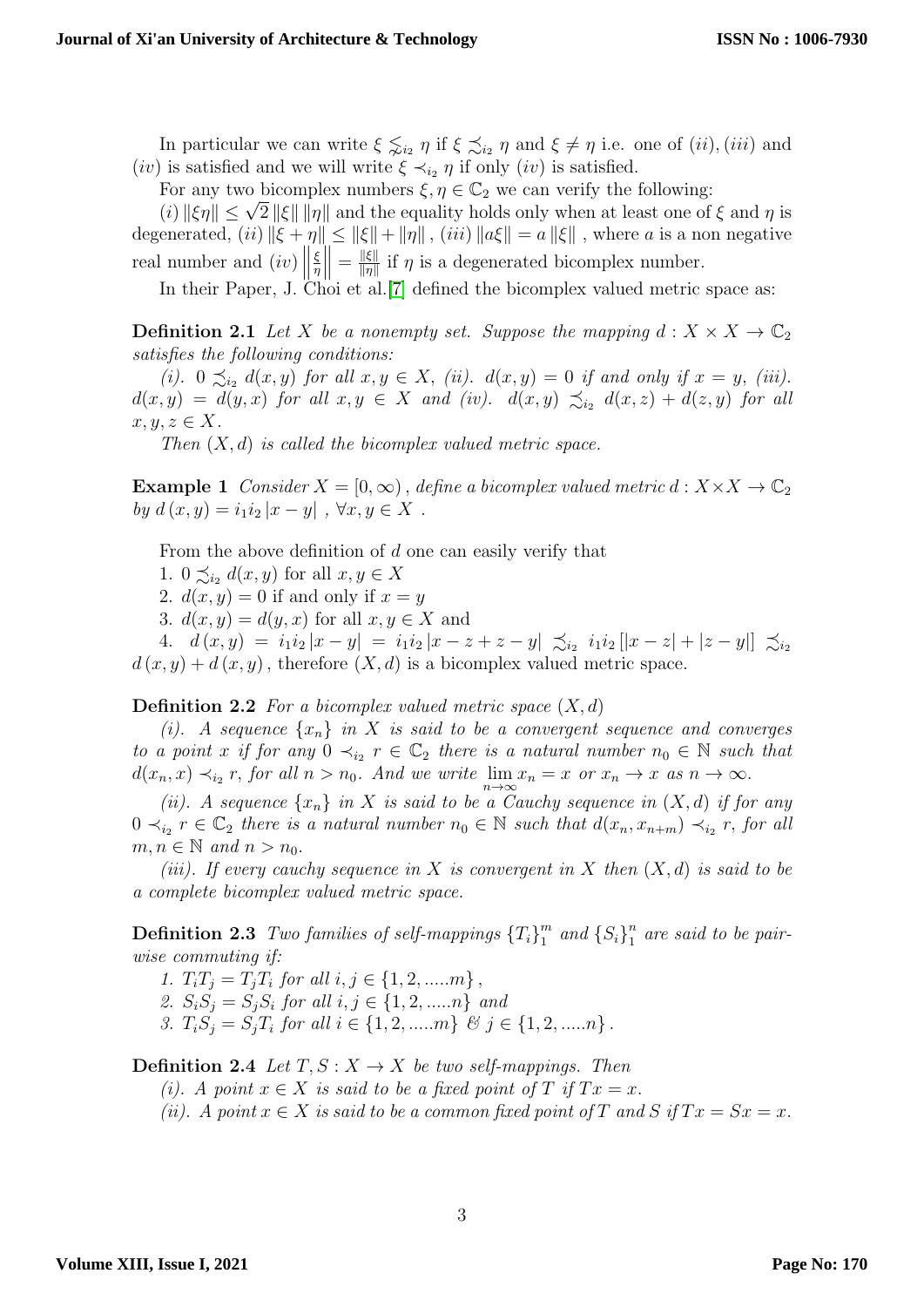**Definition 2.5** Let  $(X,d)$  be a bicomplex valued metric space and  $S, T : X \rightarrow X$ be two Self-mappings then S and T are said to be cmpatible if  $\lim_{n\to\infty} d(STx, TSx_n) =$ 0, whenever  $\{x_n\}$  is a sequence in X such that  $\lim_{n\to\infty} S x_n = \lim_{n\to\infty} T x_n = u$  for some  $u \in X$ .

**Definition 2.6** Let  $S, T : X \to X$  be two Self-mappings then, S and T are said to be weakly compatible if  $STx = TSx$  whenever  $Sx = Tx$  for all  $x \in X$ .

### 3 Lemmas.

In this section we present some lemmas which will be needed in the sequel.

**Lemma 3.1** [\[8\]](#page-8-2) Let  $(X, d)$  be a bicomplex valued metric space and a sequence  $\{x_n\}$ in X is said to be convergent to a point x if and only if  $\lim_{n\to\infty} ||d(x_n,x)|| = 0$ .

**Lemma 3.2** [\[8\]](#page-8-2) Let  $(X, d)$  be a bicomplex valued metric space and a sequence  $\{x_n\}$ in X is said to be a Cauchy sequence in X if and only if  $\lim_{n\to\infty} ||d(x_n, x_{n+m})|| = 0.$ 

### 4 Main Theorems.

In this section we are going to prove a fixed point theorem for weakly compatible mappings in bicomplex valued metric spaces.

<span id="page-3-2"></span>**Theorem 4.1** Let  $(X, d)$  be a complete bicomplex valued metric space and let  $F, G, I, J, K, L: X \rightarrow X$  be six self-mappings such that

<span id="page-3-1"></span><span id="page-3-0"></span>
$$
KL(X) \subseteq F(X) \text{ and } LJ(X) \subseteq G(X) \tag{1}
$$

and satisfying

$$
d(IJx, KLy)
$$
  

$$
\precsim_{i_2} Ad(Fx, Gy) + Bd(Fx, IJx) + Cd(Gy, KLy) + D[d(Fx, KLy) + d(Gy, IJx)]
$$
  
(2)

for all  $x, y \in X$  where  $A, B, C$  and  $D$  are non-negative real numbers with  $A + B +$  $C+2D < 1$ . Suppose that the pairs  $\{IJ, F\}$  and  $\{KL, G\}$  are weakly compatible and the pairs  $\{K, L\}$ ,  $\{K, G\}$ ,  $\{L, G\}$ ,  $\{I, J\}$ ,  $\{I, F\}$ , and  $\{J, F\}$ , are commuting pair of mappings. Then  $K, L, I, J, F$  and  $G$  have a unique common fixed point.

**Proof.** Let  $y_0$  be an arbitrary point in X and we construct a sequence  $\{y_n\}$  such that

$$
y_{2k} = IJx_{2k} = Gx_{2k+1}, \quad y_{2k+1} = KLx_{2k+1} = Fx_{2k+2}, \quad k = 0, 1, 2, \dots
$$

where  $\{x_n\}$  is another sequence in X.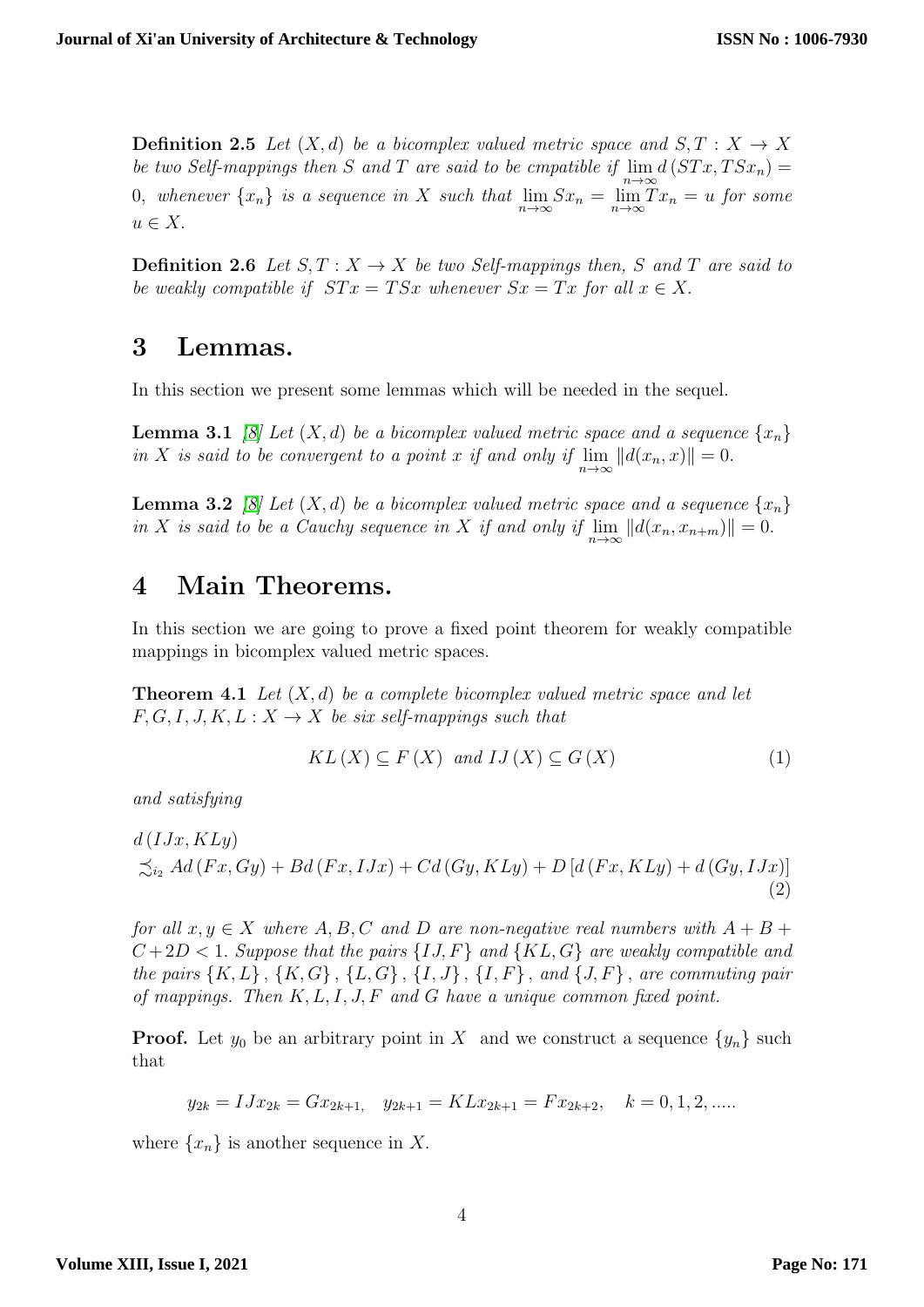Then from [\(2\)](#page-3-0), we get that

$$
d(y_{2k}, y_{2k+1}) = d(IJx_{2k}, KLx_{2k+1})
$$
  
\n
$$
\preceq_{i_2} Ad(Fx_{2k}, Gx_{2k+1}) + Bd(Fx_{2k}, IJx_{2k}) + Cd(Gx_{2k+1}, KLx_{2k+1})
$$
  
\n
$$
+ D[d(Fx_{2k}, KLx_{2k+1}) + d(Gx_{2k+1}, IJx_{2k})]
$$
  
\n
$$
\preceq_{i_2} Ad(y_{2k-1}, y_{2k}) + Bd(y_{2k-1}, y_{2k}) + Cd(y_{2k}, y_{2k+1})
$$
  
\n
$$
+ D[d(y_{2k-1}, y_{2k+1}) + d(y_{2k}, y_{2k})]
$$
  
\n
$$
\preceq_{i_2} Ad(y_{2k-1}, y_{2k}) + Bd(y_{2k-1}, y_{2k}) + Cd(y_{2k}, y_{2k+1})
$$
  
\n
$$
+ D[d(y_{2k-1}, y_{2k}) + d(y_{2k}, y_{2k+1})]
$$
  
\n
$$
\preceq_{i_2} (A + B + D) d(y_{2k-1}, y_{2k}) + (C + D) d(y_{2k}, y_{2k+1})
$$

i.e., 
$$
d(y_{2k}, y_{2k+1}) \preceq_{i_2} \frac{A+B+D}{1-C-D} d(y_{2k-1}, y_{2k})
$$

Similarly,

$$
d(y_{2k+1}, y_{2k+2})
$$
  
=  $d(KLx_{2k+1}, IJx_{2k+2}) = d(KLx_{2k+2}, IJx_{2k+1})$   
 $\preceq_{i_2} Ad(Fx_{2k+2}, Gx_{2k+1}) + Bd(Fx_{2k+2}, IJx_{2k+2}) + Cd(Gx_{2k+1}, KLx_{2k+1})$   
+  $D[d(Fx_{2k+2}, KLx_{2k+1}) + d(Gx_{2k+1}, IJx_{2k+2})]$   
 $\preceq_{i_2} Ad(y_{2k+1}, y_{2k}) + Bd(y_{2k+1}, y_{2k+2}) + Cd(y_{2k}, y_{2k+1})$   
+  $D[d(y_{2k+1}, y_{2k+1}) + d(y_{2k}, y_{2k+2})]$   
 $\preceq_{i_2} Ad(y_{2k+1}, y_{2k}) + Bd(y_{2k+1}, y_{2k+2}) + Cd(y_{2k}, y_{2k+1})$   
+  $D[d(y_{2k}, y_{2k+1}) + d(y_{2k+1}, y_{2k+2})]$   
 $\preceq_{i_2} (A + C + D) d(y_{2k}, y_{2k+1}) + (B + D) d(y_{2k+1}, y_{2k+2})$ 

i.e., 
$$
d(y_{2k+1}, y_{2k+2}) \preceq_{i_2} \frac{A+C+D}{1-B-D} d(y_{2k}, y_{2k+1})
$$

Let us consider  $\lambda = \max \left[ \frac{A+B+D}{1-C-D} \right]$  $\frac{A+B+D}{1-C-D}, \frac{A+C+D}{1-B-D}$  $\frac{A+C+D}{1-B-D}$  then  $\lambda < 1$  as  $A+B+C+2D < 1$ and it follows that

$$
d(y_{n+1}, y_{n+2}) \preceq_{i_2} \lambda d(y_n, y_{n+1}) \preceq_{i_2} \ldots \preceq_{i_2} \lambda^{n+1} d(y_0, y_1)
$$
 for all  $n = 0, 1, 2, \ldots$ 

Then for any two positive integers  $m, n$  with  $m > n$  we get that

$$
d(y_n, y_m) \preceq_{i_2} d(y_n, y_{n+1}) + d(y_{n+1}, y_{n+2}) + \dots + d(y_{m-1}, y_m)
$$
  

$$
\preceq_{i_2} \left[ \lambda^n + \lambda^{n+1} + \dots + \lambda^{m-1} \right] d(y_0, y_1)
$$
  

$$
\preceq_{i_2} \lambda^n \left[ 1 + \lambda + \lambda^2 + \dots + \lambda^{m-n-1} \right] d(y_0, y_1)
$$

Since,  $0 \leq \lambda < 1$ , Then  $1 + \lambda + \lambda^2$ ...... +  $\lambda^{m-n-1} \leq \frac{1}{1-\lambda}$  $\frac{1}{1-\lambda}$ . Hence  $\lambda^n$ 

$$
d(y_n, y_m) \precsim_{i_2} \frac{\lambda^n}{1-\lambda} d(y_0, y_1).
$$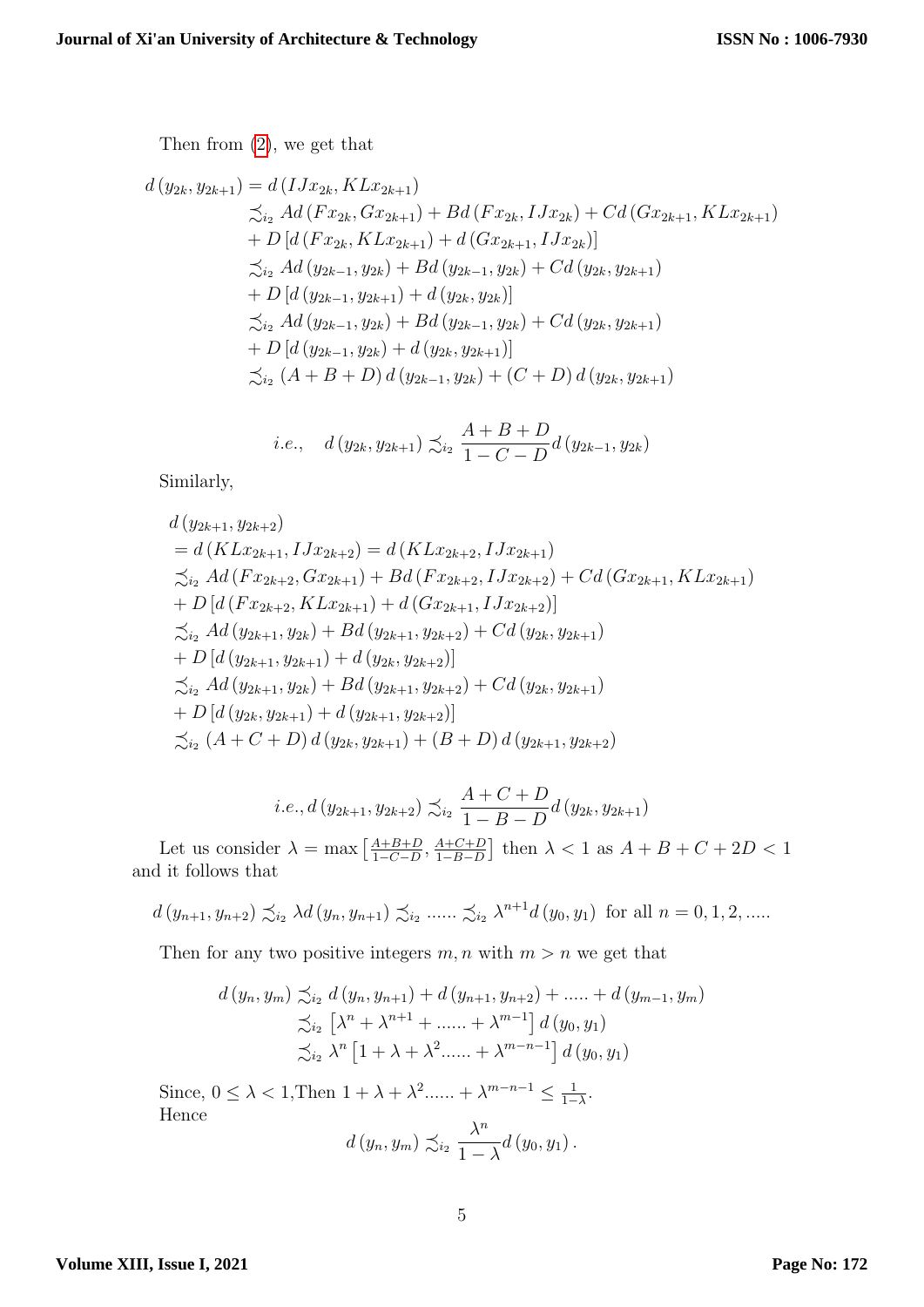Which yields that,

$$
||d (y_n, y_m)|| \leq \frac{\lambda^n}{1 - \lambda} ||d (y_0, y_1)||
$$

Again since  $\frac{\alpha^n}{1-\alpha} \longrightarrow 0$  as  $n \longrightarrow \infty$ , therefore for any  $\varepsilon > 0$  there exists a positive integer  $n_0$  such that  $||d(y_n, y_m)|| < \varepsilon$ , for all  $m, n > n_0$ . Hence  $\{y_n\}$  is a Cauchy sequence in  $X$ . Also  $X$  is a complete bicomplex valued metric space, then there is some  $z \in X$  such that  $\lim_{n \to \infty} y_n = z$ .

Form [\(1\)](#page-3-1) we have,  $KL(X) \subseteq F(X)$ . Therefore there exists some  $u \in X$  such that  $z = Fu$ .

Now we show that  $IJu = z$ , if not, then  $0 \prec_{i_2} d(IJu, z) \in \mathbb{C}_2$ . Therefore,

$$
d(IJu, z) \preceq_{i_2} d(IJu, KLx_{2n-1}) + d(KLx_{2n-1}, z)
$$
  
\n
$$
\preceq_{i_2} Ad(Fu, Gx_{2n-1}) + Bd(Fu, IJu) + Cd(Gx_{2n-1}, KLx_{2n-1})
$$
  
\n
$$
+ D[d(Fu, KLx_{2n-1}) + d(Gx_{2n-1}, IJu)] + d(KLx_{2n-1}, z)
$$
  
\n
$$
\preceq_{i_2} Ad(z, y_{2n-2}) + Bd(z, IJu) + Cd(y_{2n-2}, y_{2n-1})
$$
  
\n
$$
+ D[d(z, y_{2n-1}) + d(y_{2n-2}, IJu)] + d(y_{2n-1}, z).
$$

Taking limit as  $n \to \infty$ , we obtain that

 $d(IJu, z) \preceq_{iv} Ad(z, z) + Bd(z, IJu) + Cd(z, z) + D[d(z, z) + d(z, IJu)] + d(z, z)$ 

i.e., 
$$
d(IJu, z) \preceq_{i_2} (B+D) d(IJu, z)
$$

which is a contradiction. Therefore  $IJu = Fu = z$ .

Again form [\(1\)](#page-3-1) we have  $IJ(X) \subseteq G(X)$ . Therefore there exists some  $v \in X$ such that  $z = Gv$ .

Now we show that  $KLv = z$ , if not, then  $0 \prec_{i_2} d(KLv, z) \in \mathbb{C}_2$ . Therefore,

 $d(KLv, z)$  $\preceq_{i_2} d(IJu, KLv)$  $\precsim_{i_2} Ad (Fu, Gv) + Bd (Fu, IJu) + Cd (Gv, KLv) + D [d (Fu, KLv) + d (Gv, IJu)]$  $\precsim_{i_2} Ad(z, z) + Bd(z, z) + Cd(z, KLv) + D [d(z, KLv) + d(z, z)].$ 

$$
i.e., d(KLv, z) \preceq_{i_2} (C+D) d(KLv, z)
$$

which is a contradiction. Therefore  $KLv = Gv = z$  and so  $IJu = Fu = KLv$  $Gv = z$ .

Since F and IJ are weakly compatible mappings, therefore  $IJFu = FIJu \Rightarrow$  $IJz = Fz$ . Now we show that  $IJz = z$ , if not, then  $0 \prec_{i_2} d(IJz, z) \in \mathbb{C}_2$ .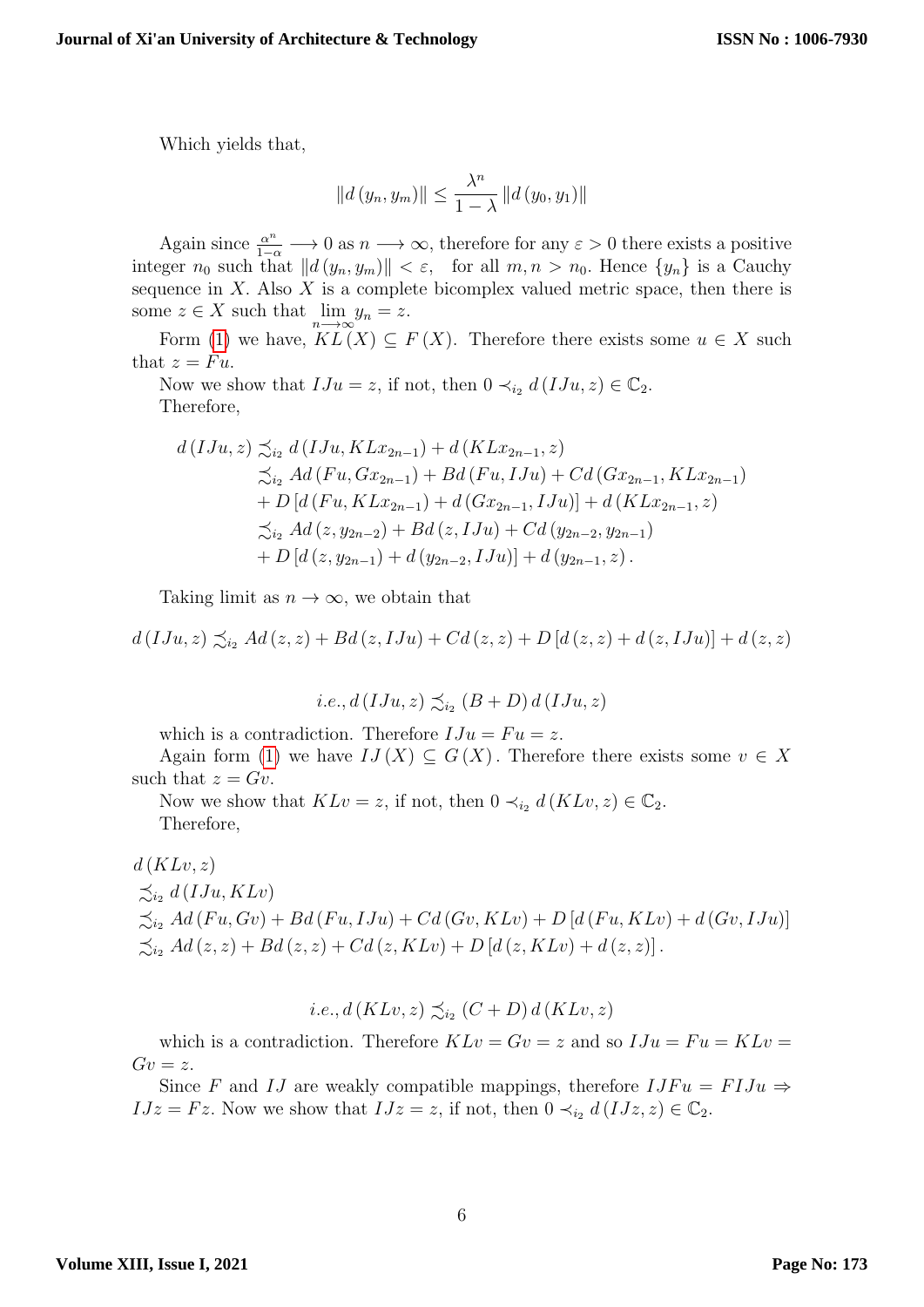Therefore,

$$
d(IJz, z)
$$
  
=  $d(IJz, KLv)$   

$$
\precsim_{i_2} Ad(Fz, Gv) + Bd(Fz, IJz) + Cd(Gv, KLv) + D[d(Fz, KLv) + d(Gv, IJz)]
$$
  

$$
\precsim_{i_2} Ad(IJz, z) + Bd(IJz, IJz) + Cd(z, z) + D[d(IJz, z) + d(z, IJz)].
$$

$$
i.e., d(IJz, z) \precsim_{i_2} (A + 2D) d(IJz, z)
$$

which is a contradiction. Therefore  $IJz = Fz = z$ .

Again since G and KL are weakly compatible mappings, therefore  $KLGv =$  $GKLv \Rightarrow KLz = Gz$ . Now we show that  $KLz = z$ , if not, then  $0 \prec_{i_2} d(KLz, z) \in$  $\mathbb{C}_2$ .

Therefore,

$$
d(KLz, z)
$$
  
=  $d(KLz, IJz) = d(IJz, KLz)$   

$$
\precsim_{i_2} Ad(Fz, Gz) + Bd(Fz, IJz) + Cd(Gz, KLz) + D[d(Fz, KLz) + d(Gz, IJz)]
$$
  

$$
\precsim_{i_2} Ad(z, KLz) + Bd(z, z) + Cd(KLz, KLz) + D[d(z, KLz) + d(KLz, z)].
$$

$$
i.e., d(KLz, z) \precsim_{i_2} (A+2D) d(KLz, z)
$$

which is a contradiction. Therefore  $KLz = Gz = z$  and so  $IJz = KLz = Fz$  $Gz = z$ . This shows that z is a common fixed point of F, G, IJ and KL.

Now we show that  $F, G, IJ$  and  $KL$  have a unique common fixed point, if possible suppose  $z^* \in X$  be another common fixed point of IJ and KL.

Then

$$
d(z, z^*) = d(IJz, KLz^*) \preceq_{i_2} Ad(Fz, Gz^*) + Bd(Fz, IJz) + Cd(Gz^*, KLz^*) + D[d(Fz, KLz^*) + d(Gz^*, IJz)] \n\preceq_{i_2} Ad(z, z^*) + Bd(z, z) + Cd(z^*, z^*) + D[d(z, z^*) + d(z^*, z)] \n\preceq_{i_2} (A + 2D) d(z, z^*).
$$

which is a contradiction. Therefore  $z = z^*$ . This shows that z is the unique common fixed point of  $F, G, IJ$  and  $KL$ .

Since the self-mappings are pairwise commutative, therefore

$$
Kz = K(KLz) = K(LKz) = KL(Kz)
$$
 and  $Kz = K(Fz) = F(Lz)$ 

Also

$$
Lz = L(KLz) = LK(Lz) = KL(Lz) \text{ and } Lz = L(Fz) = F(Lz).
$$

which shows that  $Kz$  and  $Lz$  are common fixed point of  $KL$  and  $F$ . Since the fixed point of  $KL$  and  $F$  is unique, therefore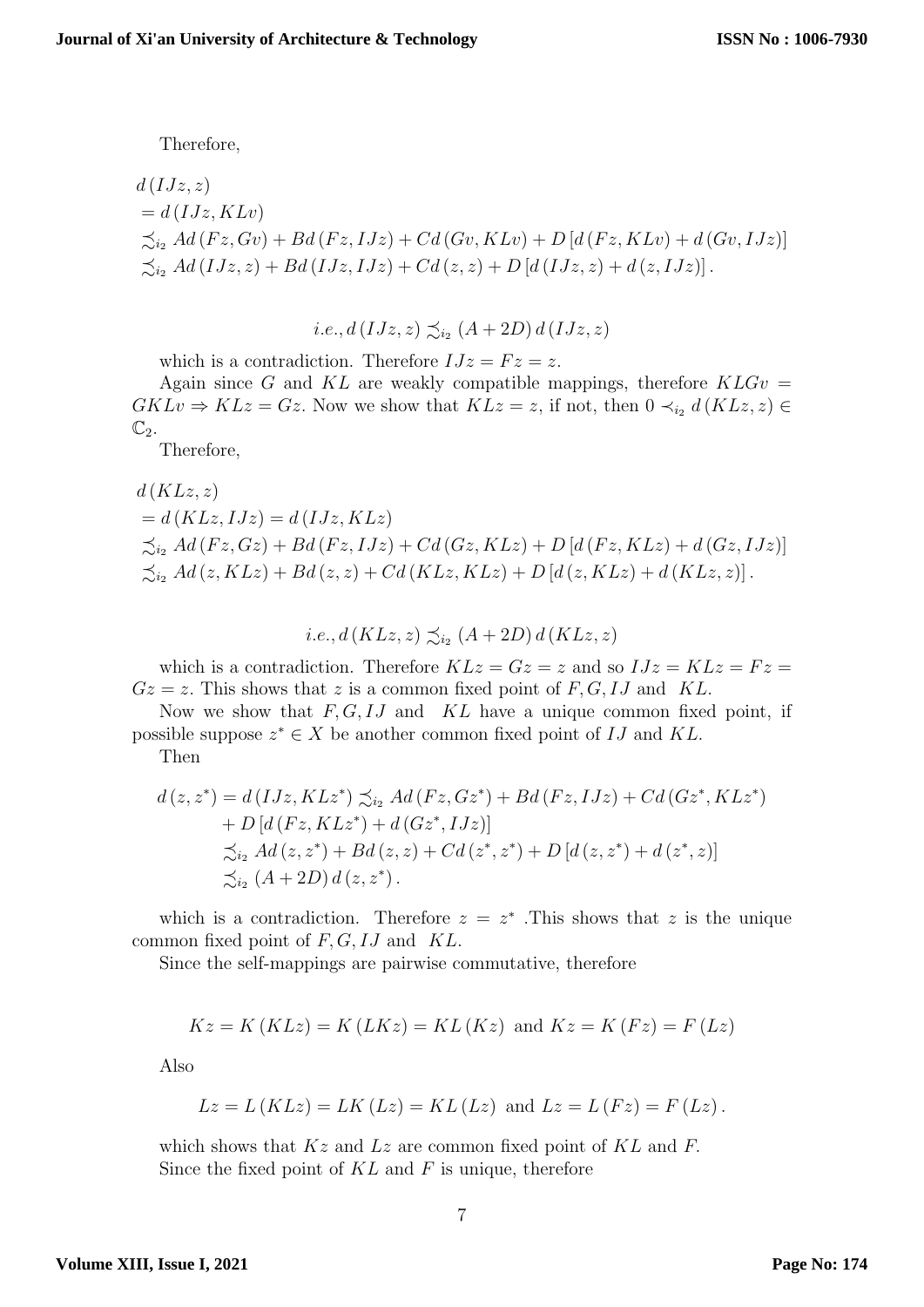$$
Kz=Lz=z=Fz=KLz
$$

Similarly we can show that

$$
Iz = Jz = z = Gz = IJz
$$

This shows that  $K, L, I, J, F$  and G have a unique common fixed point. This completes the proof.  $\blacksquare$ 

Taking  $G = F$  in the Theorem 4.[1](#page-3-2) we get the following corollary.

**Corollary 4.1** Let  $(X,d)$  be a complete bicomplex valued metric space and let  $F, I, J, K, L: X \to X$  be five self-mappings such that  $IJ(X) \subseteq F(X)$  and  $KL(X) \subseteq$  $F(X)$  and satisfying

 $d(IJx, KLy)$  $\preceq_{i_2} Ad(Gx, Fy) + Bd(Fx, IJx) + Cd(Fy, KLy) + D[d(Fx, KLy) + d(Fy, IJx)]$ 

for all  $x, y \in X$  where  $A, B, C$  and  $D$  are non-negative real numbers with  $A + B +$  $C+2D < 1$ . Suppose that the pairs  $\{IJ, F\}$  and  $\{KL, F\}$  are weakly compatible and the pairs  $\{K, L\}$ ,  $\{K, F\}$ ,  $\{L, F\}$ ,  $\{I, J\}$ ,  $\{I, F\}$ , and  $\{J, F\}$ , are commuting pair of mappings. Then  $K, L, I, J$  and  $F$  have a unique common fixed point.

## 5 Future Prospect.

In the line of the works as carried out in the paper one may think of the deduction of fixed point theorems using fuzzy metric, quasi metric, partial metric, probabilistic metric, *p*-adic metric (where  $p$  is a prime number), cone metric, quasi semi metric and other different types of metrics under the flavour of bicomplex analysis. This may be regarded as an active area of research to the future workers in this branch.

## 6 Acknowledgement.

The forth author sincerely acknowledges the financial support rendered by DST-FIST 2019-2020 running at the Department of Mathematics, University of Kalyani, P.O.: Kalyani, Dist: Nadia, Pin: 741235, West Bengal, India.

## References

- <span id="page-7-0"></span>[1] Azam, A., Fisher, B. and Khan, M., (2011), Common fixed point theorems in complex valued metric spaces, Numer. Funct. Anal. Optim, 32 (3), 243–253.
- <span id="page-7-1"></span>[2] Ahmad, J. Azam A. and Saejung, S., (2014), Common fixed point results for contractive mappings in complex valued metric spaces, Fixed point Theory and App, 1-11.